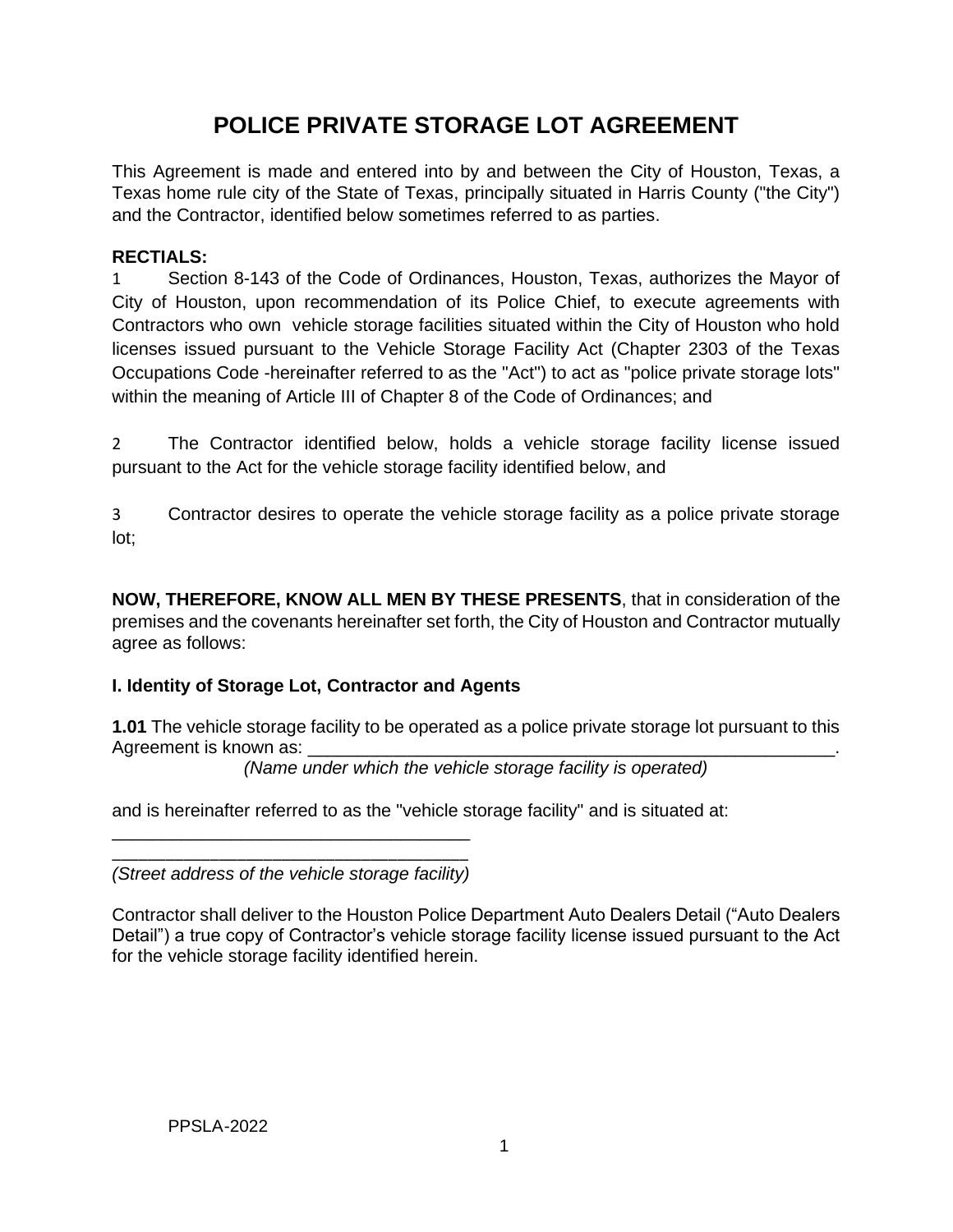**1.02** The vehicle storage facility premises will be operated as a police private storage lot accepting vehicles towed without the consent of the vehicle owner on authorization of a City police officer pursuant to Section 8-116 of the Code of Ordinances and other vehicles as authorized by law. The storage lot must have at least 1.25 acres of space that will be dedicated to the storage of motor vehicles. A vehicle storage facility that is less than 1.25 acres but has been in continual existence since February 22, 2022 is exempt from this requirement. A survey must be provided and will be kept on file with the Auto Dealers Detail and one must be kept on the premises for inspection. Any increase or decrease in lot size must be approved by the Police Chief. If there is a dispute regarding the size of the lot or the location of the boundaries, a new survey may be requested by the Auto Dealers Detail at the Contractor's expense.

**1.03** The "Contractor" who operates the vehicle storage facility is:

\_\_\_\_\_\_\_\_\_\_\_\_\_\_\_\_\_\_\_\_\_\_\_\_\_\_\_\_\_\_\_\_\_\_\_\_\_\_\_\_\_\_\_\_\_\_\_\_\_\_\_\_\_\_\_\_\_\_\_\_\_\_\_\_\_\_\_ *(Name of Owner[s], Corporation, or other business entity)*

The Contractor is (Check one, as applicable):

- $a. \Box a$  proprietorship. b.  $\Box a$  partnership.
- c.  $\overline{\bigcap}$  a limited partnership.  $\qquad \qquad$  d.  $\bigcap$  a corporation.
- e.  $\Box$  a limited liability company. f.  $\Box$  a limited liability partnership.
- $g.$   $\Box$  an ownership interest in a business that is equivalent to a fair market value of more than 20%.

A true copy of evidence of the ownership of the business shall be provided to Auto Dealers Detail at the same time Contractor delivers this Agreement as follows: [1] assumed name certificate if a proprietorship, [2] partnership agreement disclosing the names of all general or limited partners if a partnership, [3] a copy of the articles of incorporation and certificate from the corporate secretary setting forth the names of all persons owning twenty percent (20%) or more of the outstanding stock if a corporation, or [4] a copy of the membership agreement if an LLC).

"Contractor" includes all persons who have an ownership interest in the vehicle storage facility as listed above and the Applicant for this Agreement. Any person designated by Contractor to perform vehicle storage facility operations is an Operator. Persons operating the vehicle storage facility shall be deemed to be designated by Contractor.

**1.04** The property upon which the vehicle storage facility is situated is owned (Check one, as applicable):

- a.  $\square$  in its entirety by Contractor.
- b.  $\Box$  in part by Contractor and in part by others.
- $c.$   $\Box$  in whole by others.

Evidence of Contractor's right of possession and control of the vehicle storage facility premises (copies of deed[s], lease[s] or other document[s] as applicable) shall be delivered to Auto Dealers Detail along with this Agreement.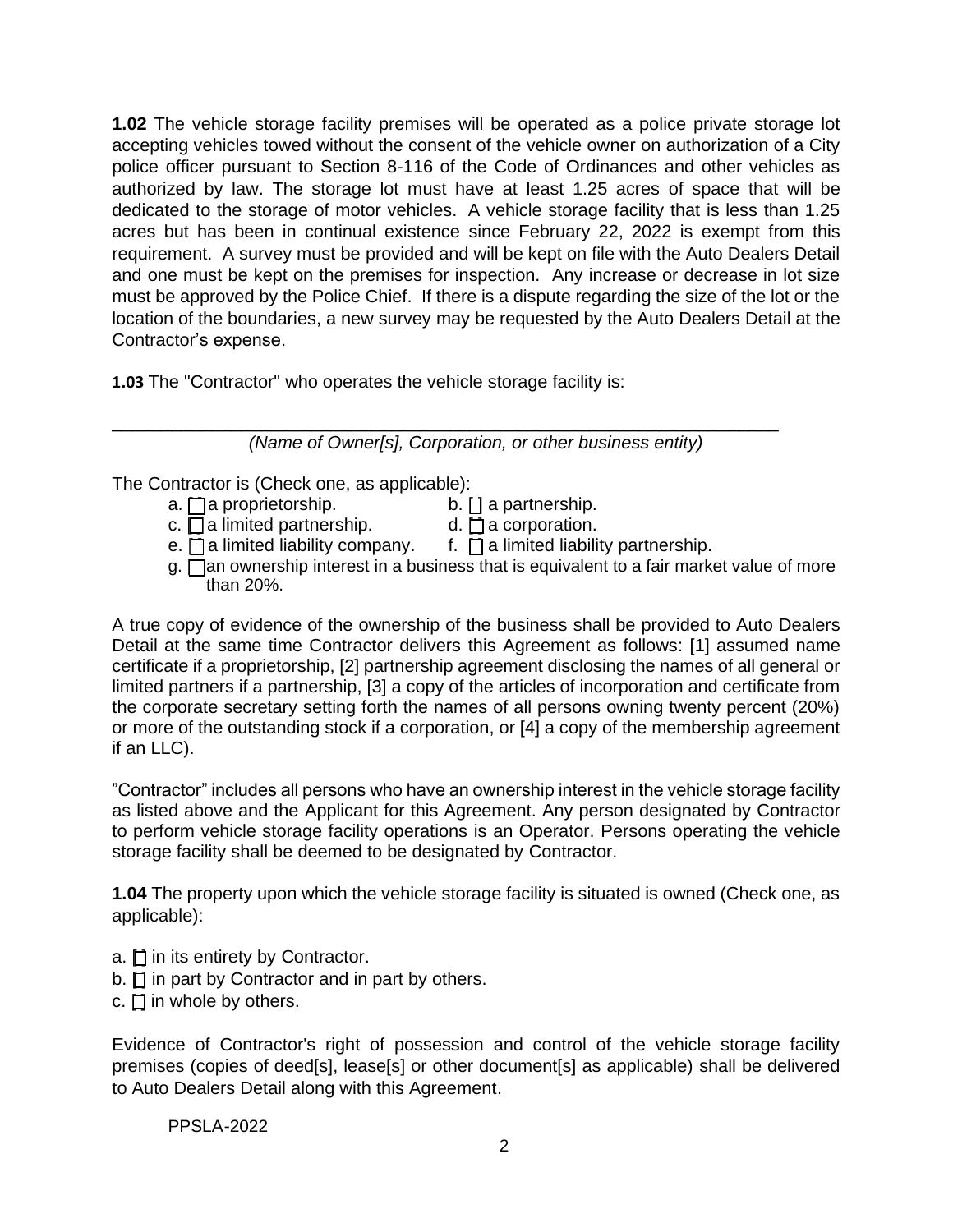**1.05** The publicly listed telephone number for the vehicle storage facility at which Contractor or his employee or agent may be reached twenty-four hours per day, seven days per week to come to and unlock the vehicle storage facility and provide access to or release of a vehicle is: \_\_\_\_\_\_\_\_\_\_\_\_\_\_\_\_\_\_\_\_\_\_\_\_\_\_\_\_\_\_\_The nonpublic telephone number where Auto Dealers Detail officers may contact Contractor or his agent should there be no response to the publicly listed number is:  $\blacksquare$ 

**1.06** Contractor represents that the vehicle storage facility is in compliance with Section 8- 172 of the Code of Ordinances regarding signage. As proof thereof, a photograph or photographs whose minimum dimensions are eight inches by ten inches shall be delivered to Auto Dealers Detail along with this Agreement.

**1.07** Contractor shall have a current Sales Tax Permit and Certificate of Occupancy for the vehicle storage facility, copies of which shall be delivered to Auto Dealers Detail along with this Agreement.

**1.08** If Contractor is charged with, indicted for, or convicted of a criminal offense pertaining to the towing, storage, or automotive industries, or an offense listed Section 1-10(a)(1) of the Code of Ordinances, the Police Chief or any Executive Assistant or Assistant Police Chief may suspend this Agreement upon written notice to Contractor. .

## **II. Police Private Storage Lot Designation**

**2.01** Contractor agrees to comply with the Division 3 of Article III of Chapter 8 of the Code of Ordinances and the other terms and conditions of this Agreement in the operation of the vehicle storage facility. It is expressly understood and agreed that any amendments hereafter adopted by the City Council of the City of Houston, Texas, to Division 3 of Article III of Chapter 8 of the Code of Ordinances will become part of this Agreement by reference upon their effective date. It shall be the obligation of Contractor to take notice of such amendments by virtue of their adoption, and the City shall not be obligated to provide any personal notice of such amendments to Contractor.

**2.02** The City hereby designates Contractor identified in Section 1.03 above to operate the vehicle storage facility identified in Section 1.01 above as a "police private storage lot" within the meaning of that term as provided in Article III of Chapter 8 of the Code of Ordinances, Houston, Texas. In accordance with the aforesaid ordinance provisions the selection of a particular police private storage lot to be utilized generally rests with the wrecker driver who undertakes the tow of the vehicle; therefore, it is expressly understood that this Agreement does not constitute any promise or obligation by the City to cause any vehicle to be stored at Contractor's vehicle storage facility.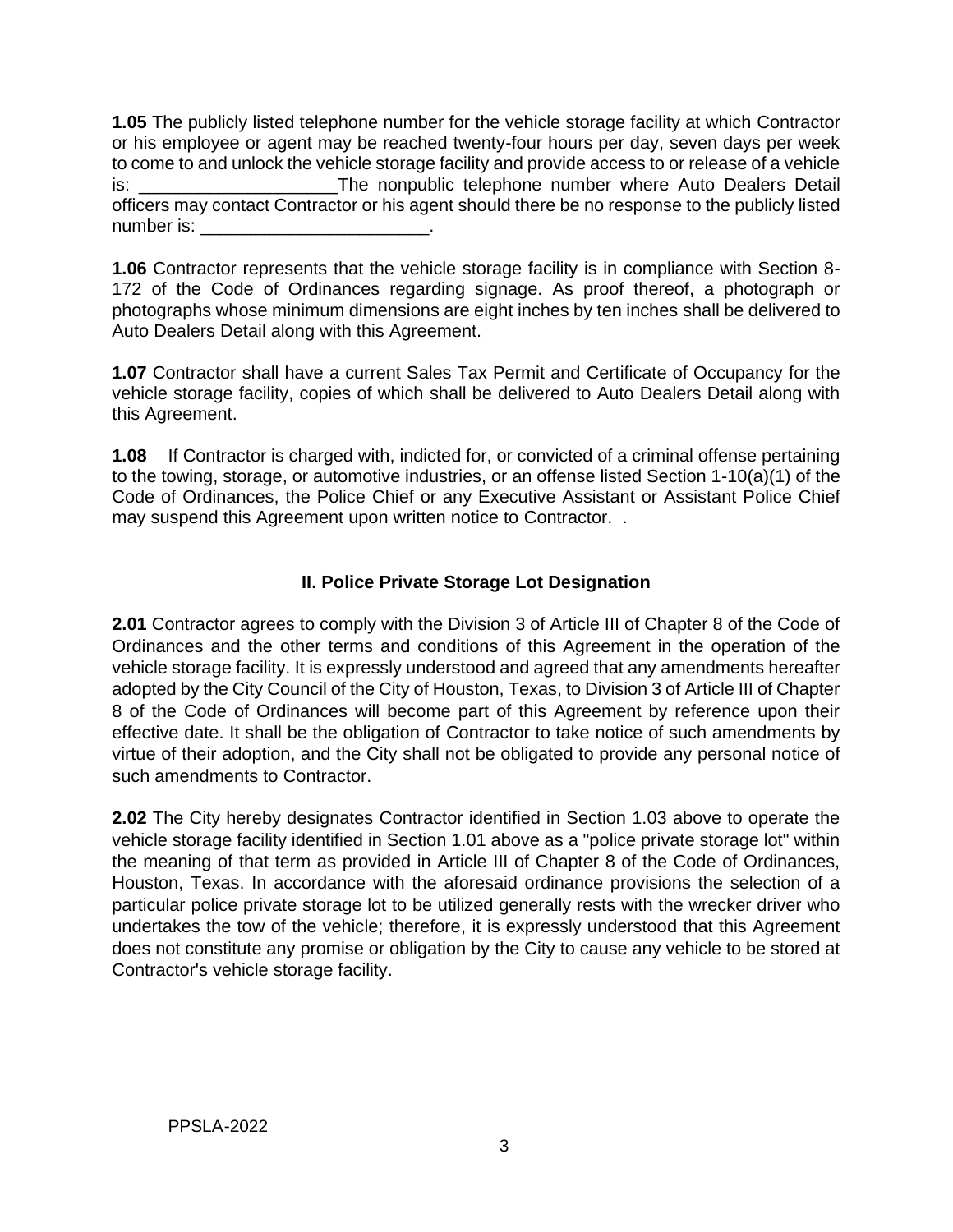### **III. Term and Termination**

**3.01** The term of this Agreement shall commence on the date of countersignature by the City Controller and terminate on September 30, 2026.

**3.02** Contractor may terminate this Agreement, without cause, upon thirty (30) days written notice to the City of Houston.

**3.03** In the event of the termination, expiration, suspension or cancellation of Contractor's State of Texas vehicle storage facility license issued pursuant to the Act, this Agreement shall be terminated contemporaneously therewith and without notice.

#### 3.04. **TERMINATION FOR CONVENIENCE BY CITY**

- 3.04.1 The Police Chief may terminate this Agreement at any time by giving 30 days' written notice to Contractor. The City's right to terminate this Agreement for convenience is cumulative of all rights and remedies, which exist now or in the future.
- 3.04.2 On receiving the notice, Contractor shall, unless the notice directs otherwise, immediately discontinue all services under this Agreement.

**3.05 Extensions.** Thirty days prior to termination, the Police Chief may request one or more extensions of time to complete a new Police Private Storage Lot Agreement. The Police Chief may extend the term so long as each extension does not exceed 180 calendar days. The extensions must be in writing but do not require amendment of this Agreement. Notice to the Contractor of any extension shall be given as authorized by Section 5.01 of the Original Agreement.

**3.06** Effective as of 11:59 o'clock p.m. the date of termination or expiration of this Agreement, the Contractor shall not accept any additional vehicles that have been towed without the consent of the owner upon authorization of a police officer of the City. However, this Agreement shall survive its expiration or termination and shall continue to be applicable with respect to the release and disposition of any vehicles received prior to its expiration or termination that remain within the custody of the Contractor and the payment of the fees prescribed in subsection (e) of section 8-123 of the Code to City.

### **IV. State Regulations**

**4.01** To the extent of any difference in terms between the Act or any valid and applicable Rule or Regulation adopted thereunder from time to time by the Texas Department of Licensing and Regulation and the terms and provisions of this Agreement, the more restrictive shall apply. However, no provision of this Agreement shall be construed to obligate Contractor to violate the Act or any valid and applicable Rule or Regulation adopted thereunder.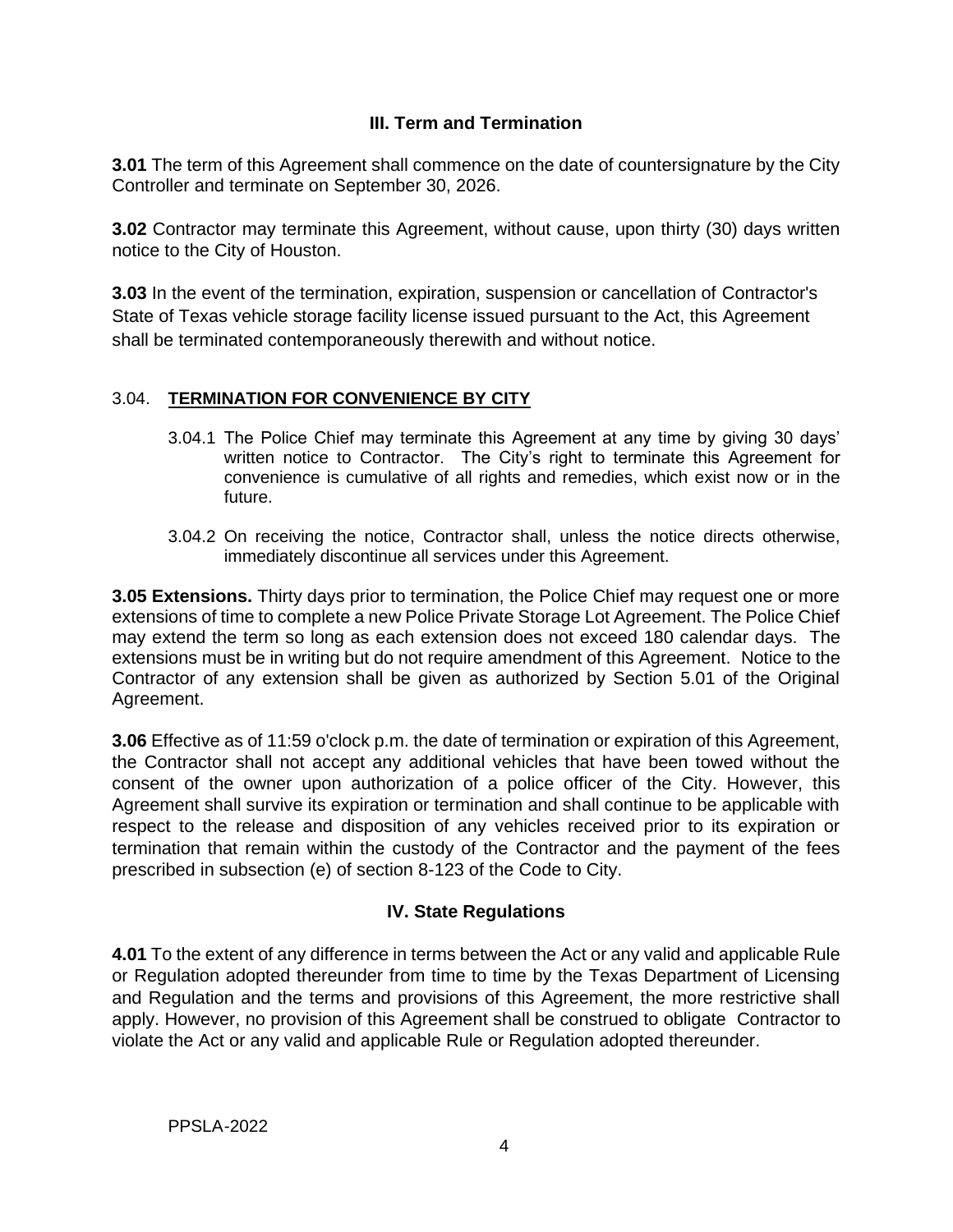Contractor and the City acknowledge that they are not aware of any situation in which compliance with this Agreement will cause Contractor to violate the Act or any valid and applicable Rule or Regulation adopted thereunder. In the event that such a situation should arise, Contractor shall discontinue operations hereunder as a police private storage facility and notify the Police Chief thereof in writing; the giving of such notice shall terminate this Agreement unless it is revived and amended by mutual written agreement of the City and Contractor.

**4.02** Contractor agrees to conduct storage lot operations with honesty, trustworthiness, and integrity and shall ensure that all employees are held to that standard. The company shall utilize sound judgment to provide quality customer service to address customer needs, minimize complaints, and resolve disputes. Contractor shall work with the Auto Dealers Detail in a cooperative and professional manner. Contractor shall make all employees available in a timely manner to any Police Department employee upon request.

#### **V. Notices**

**5.01** Any notice that is required or permitted to be given by the City to Contractor hereunder may be mailed to Contractor by Certified United States Postal Service mail, return receipt requested, postage prepaid, addressed to: or may be given by personal delivery to Contractor or any of his agents or employees at the following local address:

\_\_\_\_\_\_\_\_\_\_\_\_\_\_\_\_\_\_\_\_\_\_\_\_\_\_\_

\_\_\_\_\_\_\_\_\_\_\_\_\_\_\_\_\_\_\_\_\_\_\_\_\_\_\_ \_\_\_\_\_\_\_\_\_\_\_\_\_\_\_\_\_\_\_\_\_\_\_\_\_\_\_

**5.02** Any notice that is required or permitted to be given by Contractor to the City or to the Police Chief hereunder may be mailed to the City by Certified U. S. Postal Service mail, return receipt requested, postage prepaid, addressed to:

> Lieutenant in Command Auto Dealers Detail Houston Police Department P. O. Box 3408 Houston, Texas 77253-3408

or may be given by email to: [hpd.autodealers@houstonpolice.org](mailto:hpd.autodealers@houstonpolice.org)

or may be given by personal delivery to:

Lieutenant in Command Auto Dealers Detail Houston Police Department 1002 Washington, Basement Level Houston, Texas 77002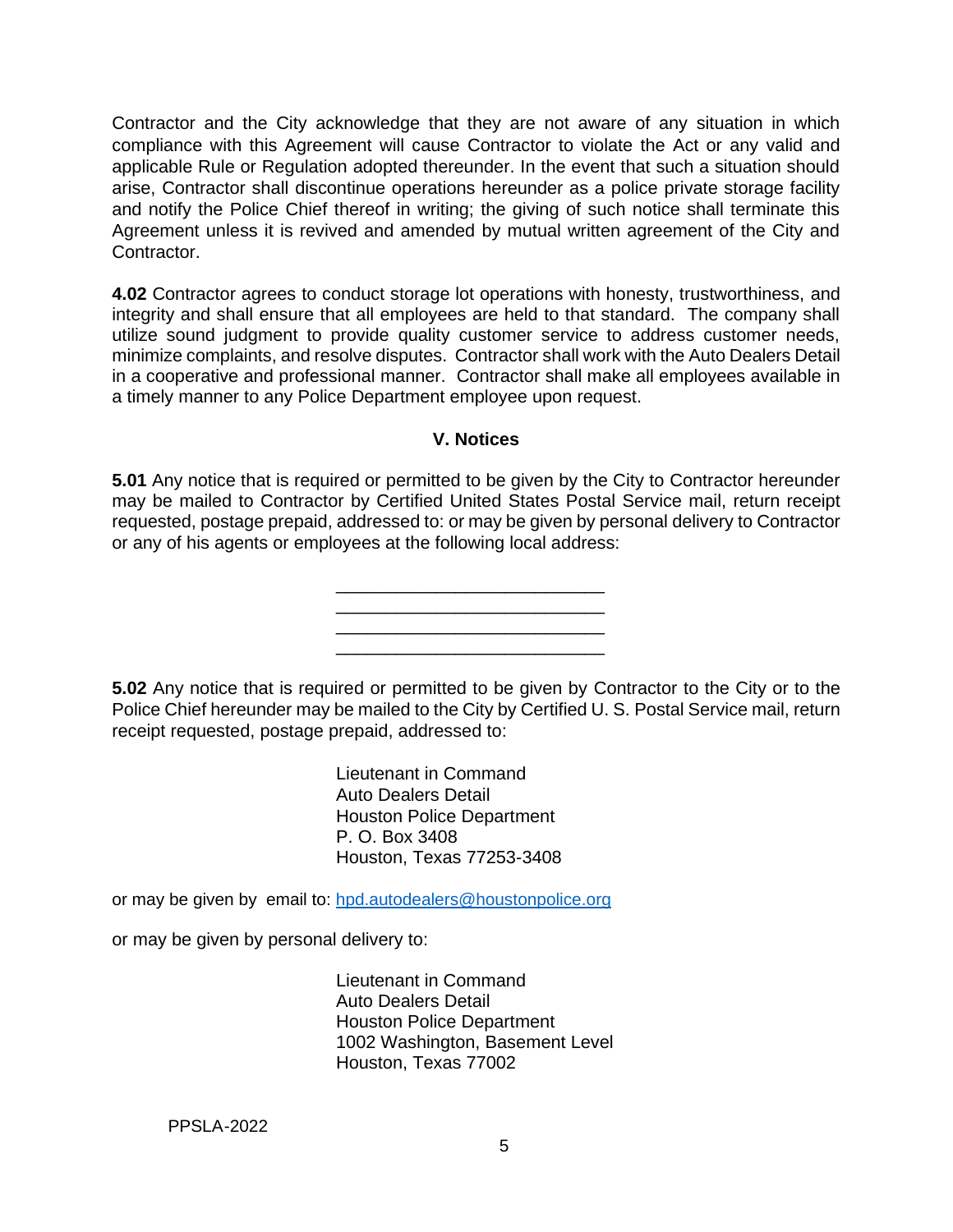**5.03** Notices mailed as above shall be deemed given on the third regular postal delivery day after the date of their deposit in the U. S. Postal Service mail. Notices delivered by personal delivery shall be deemed given upon their delivery.

**5.04** Either party may change its address for notice upon written notice to the other party hereto.

#### **VI. General**

**6.01** The rights herein granted to Contractor and the obligations herein assumed by the Contractor shall be personal to Contractor and shall only apply to the vehicle storage facility identified in Article I, above. This Agreement shall terminate upon any attempted assignment, subcontract, lease or other subletting of any obligation assumed hereunder in any manner or any relocation of the vehicle storage facility unless the Police Chief has given prior written approval therefor. This Agreement shall also terminate upon any attempted sale of the vehicle storage facility business or any interest therein (including, but not limited to, the conveyance of any partnership interest, if a partnership, or the cumulative transfer of ten percent (10%) or more of the outstanding stock, if a corporation) unless the Police Chief has given prior written approval therefor.

**6.02** This Agreement, inclusive the of the recitals and documents incorporated herein by reference constitutes the entire agreement between the parties relating to the rights herein granted and the obligations herein assumed, and it may only be amended by instrument of equal dignity hereto executed by both parties. The Police Chief shall have the authority to execute amendments for the City. The Contractor agrees to notify the Police Department in writing within 2 business days of any change in the information required by this Agreement and the documents required by Sections 1.01, 1.03, 1.04, 1.06, 1.07, and 6.08.1.3 to be delivered to Auto Dealers Detail.

**6.03** This Agreement shall be construed in accordance with the laws of the State of Texas and the Charter and Ordinances of the City.

**6.04** All obligations hereunder shall be performed in the City of Houston.

### **6.05 RELEASE**

**CONTRACTOR AGREES TO AND SHALL RELEASE THE CITY, ITS AGENTS, EMPLOYEES, OFFICERS, AND LEGAL REPRESENTATIVES (COLLECTIVELY THE "CITY") FROM ALL LIABILITY FOR INJURY, DEATH, DAMAGE, OR LOSS TO PERSONS OR PROPERTY SUSTAINED IN CONNECTION WITH OR INCIDENTAL TO PERFORMANCE UNDER THIS AGREEMENT, EVEN IF THE INJURY, DEATH, DAMAGE, OR LOSS IS CAUSED BY THE CITY'S SOLE OR CONCURRENT NEGLIGENCE AND/OR THE CITY'S STRICT PRODUCTS LIABILITY OR STRICT STATUTORY LIABILITY. CONTRACTOR HEREBY CONVENANTS AND AGREES NOT TO SUE THE CITY FOR ANY CLAIMS, DEMANDS, OR CAUSES OF ACTION DIRECTLY OR INDIRECTLY RELATED TO ITS RELEASE UNDER THIS SECTION,**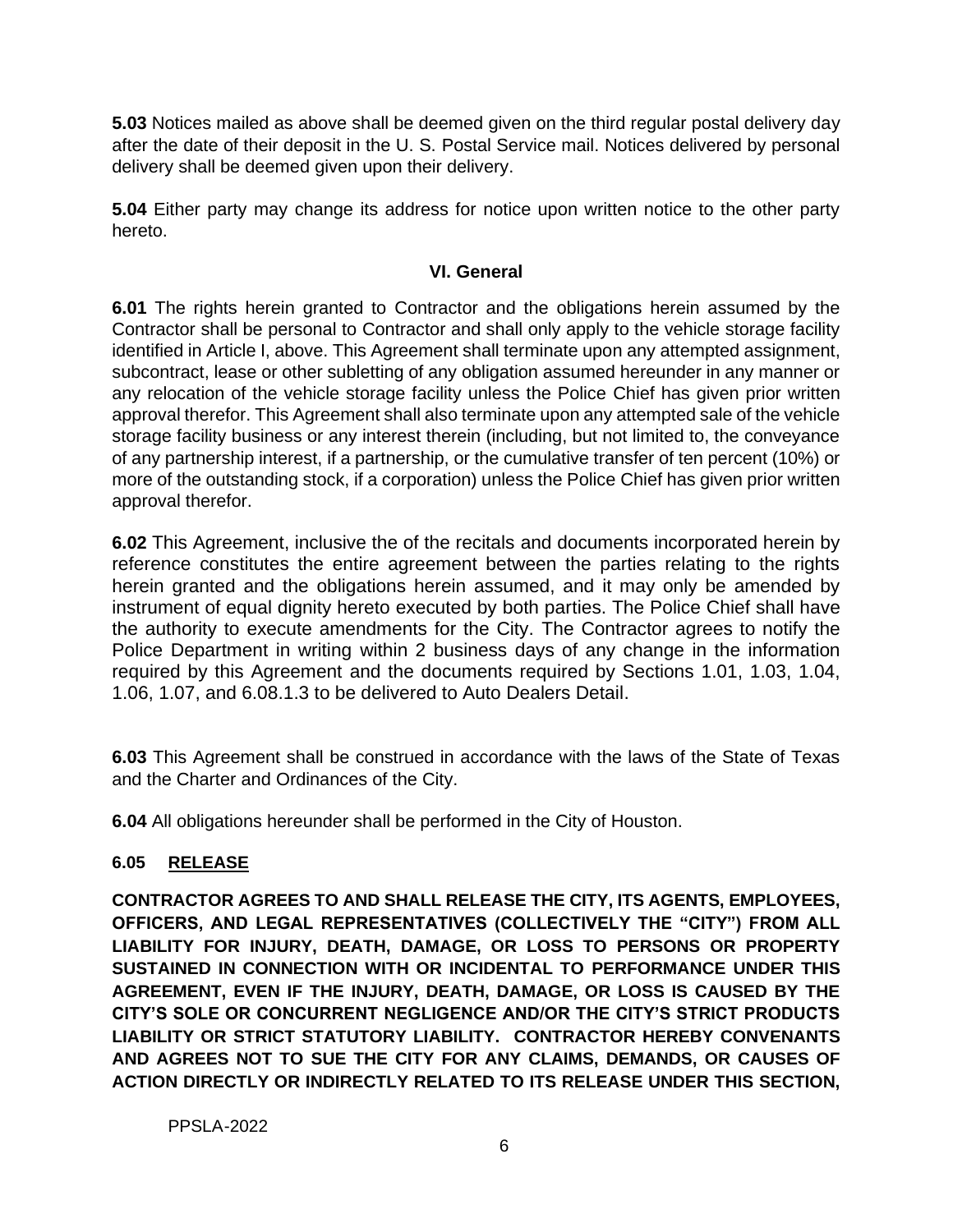**FOR THE AVOIDANCE OF DOUBT, THIS COVENANT NOT TO SUE DOES NOT APPLY TO CLAIMS FOR BREACH OF THIS AGREEMENT.**

#### **6.06 INDEMNIFICATION**

**1. CONTRACTOR AGREES TO AND SHALL DEFEND, INDEMNIFY, AND HOLD THE CITY, ITS AGENTS, EMPLOYEES, OFFICERS, AND LEGAL REPRESENTATIVES (COLLECTIVELY THE "CITY") HARMLESS FOR ALL CLAIMS, CAUSES OF ACTION, LIABILITIES, FINES, AND EXPENSES (INCLUDING, WITHOUT LIMITATION, ATTORNEYS' FEES, COURT COSTS, AND ALL OTHER DEFENSE COSTS AND INTEREST) FOR INJURY, DEATH, DAMAGE, OR LOSS TO PERSONS OR PROPERTY SUSTAINED IN CONNECTION WITH OR INCIDENTAL TO PERFORMANCE UNDER THIS AGREEMENT INCLUDING, WITHOUT LIMITATION, THOSE CAUSED BY:**

**1.1 CONTRACTOR'S AND/OR ITS AGENTS', EMPLOYEES', OFFICERS', DIRECTORS', CONTRACTORS', OR SUBCONTRACTORS' (COLLECTIVELY IN NUMBERED PARAGRAPHS 1-3, "CONTRACTOR") ACTUAL OR ALLEGED NEGLIGENCE OR INTENTIONAL ACTS OR OMISSIONS;**

**1.2 THE CITY'S AND CONTRACTOR'S ACTUAL OR ALLEGED CONCURRENT NEGLIGENCE, WHETHER CONTRACTOR IS IMMUNE FROM LIABILITY OR NOT; AND**

**1.3 THE CITY'S AND CONTRACTOR'S ACTUAL OR ALLEGED STRICT PRODUCTS LIABILITY OR STRICT STATUTORY LIABILITY, WHETHER CONTRACTOR IS IMMUNE FROM LIABILITY OR NOT.**

**2. CONTRACTOR SHALL DEFEND, INDEMNIFY, AND HOLD THE CITY HARMLESS DURING THE TERM OF THIS AGREEMENT AND FOR FOUR YEARS AFTER THE AGREEMENT TERMINATES. CONTRACTOR'S INDEMNIFICATION IS LIMITED TO \$500,000 PER OCCURRENCE. CONTRACTOR SHALL NOT INDEMNIFY THE CITY FOR THE CITY'S SOLE NEGLIGENCE.**

### **6.07 INDEMNIFICATION PROCEDURES**

6.07.1. Notice of Claims. If the City or Contractor receives notice of any claim or circumstances which could give rise to an indemnified loss, the receiving party shall give written notice to the other party within 30 days. The notice must include the following:

- 6.07.1.1 a description of the indemnification event in reasonable detail,
- 6.07.1.2 the basis on which indemnification may be due, and
- 6.07.1.3 the anticipated amount of the indemnified loss.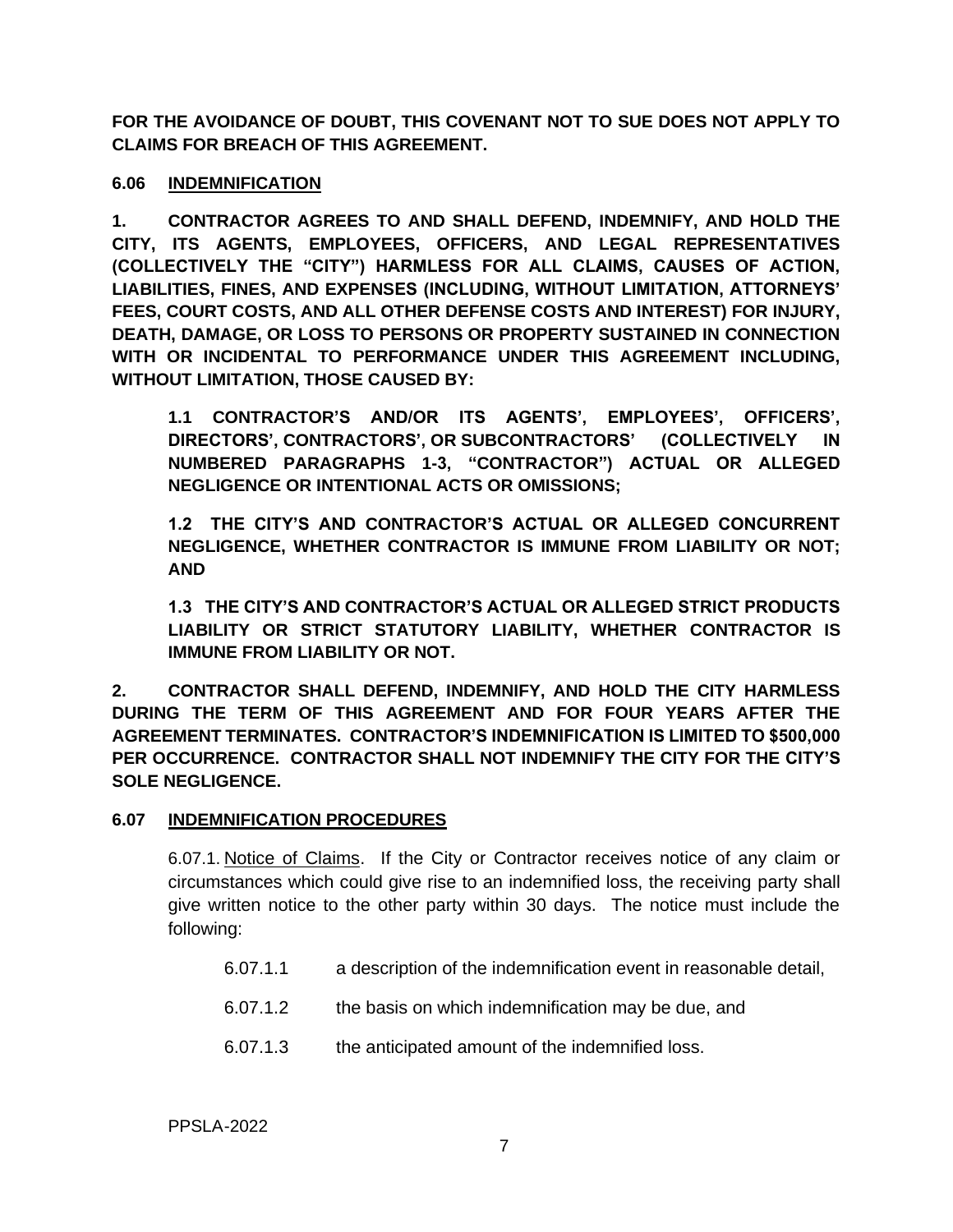6.07.1.A This notice does not estop or prevent the City from later asserting a different basis for indemnification or a different amount of indemnified loss than that indicated in the initial notice. If the City does not provide this notice within the 30-day period, it does not waive any right to indemnification except to the extent that Contractor is prejudiced, suffers loss, or incurs expense because of the delay.

#### 6.07.2.Defense of Claims

6.07.2.1 Assumption of Defense. Contractor may assume the defense of the claim at its own expense with counsel chosen by it that is reasonably satisfactory to the City Attorney. Contractor shall then control the defense and any negotiations to settle the claim, subject to the City Attorney's consent or agreement to the settlement, which consent, or agreement shall not unreasonably be withheld. Within 10 days after receiving written notice of the indemnification request, Contractor must advise the City as to whether or not it will defend the claim. If Contractor does not assume the defense, the City shall assume and control the defense, and all defense expenses constitute an indemnification loss.

6.07.2.2 Continued Participation. If Contractor elects to defend the claim, the City may retain separate counsel to participate in (but not control) the defense and to participate in (but not control) any settlement negotiations.

#### **6.08 Bond and Insurance**

.

6.08.1 Surety Bond. Contractor has provided and agrees to maintain the surety bond as described in Section 8-144, executed by the Contractor as principal and by a good and sufficient corporate surety authorized and admitted to write surety bonds in Texas.

6.08.1.1. The amount of the surety bond shall be equal to the average of the previous 12 months of release fees collected by Contractor pursuant to section 8- 123(e). For new vehicle storage facilities, the amount of the bond shall be \$5,000 for the first year. For each subsequent year the bond amount will be equal to the average of the previous 12 months of release fees collected pursuant to section 8- 123(e).

6.08.1.2. The surety bond shall be given by the Surety on behalf of the principal and by the principal, to the City as Obligee, to guarantee the payment of fees due on behalf of the principal as prescribed in subsection (e) of section 8-123 of the Code. The payment of fees assured and guaranteed herein shall be made to the Obligee within thirty (30) days after the Obligee notifies the Surety that the Principal is delinquent in remitting these fees in accordance with subsection (e) of section 8-123 of Code. The bond shall provide that it will remain in full force and effect for the full year that the authorization is in effect, unless the Surety has delivered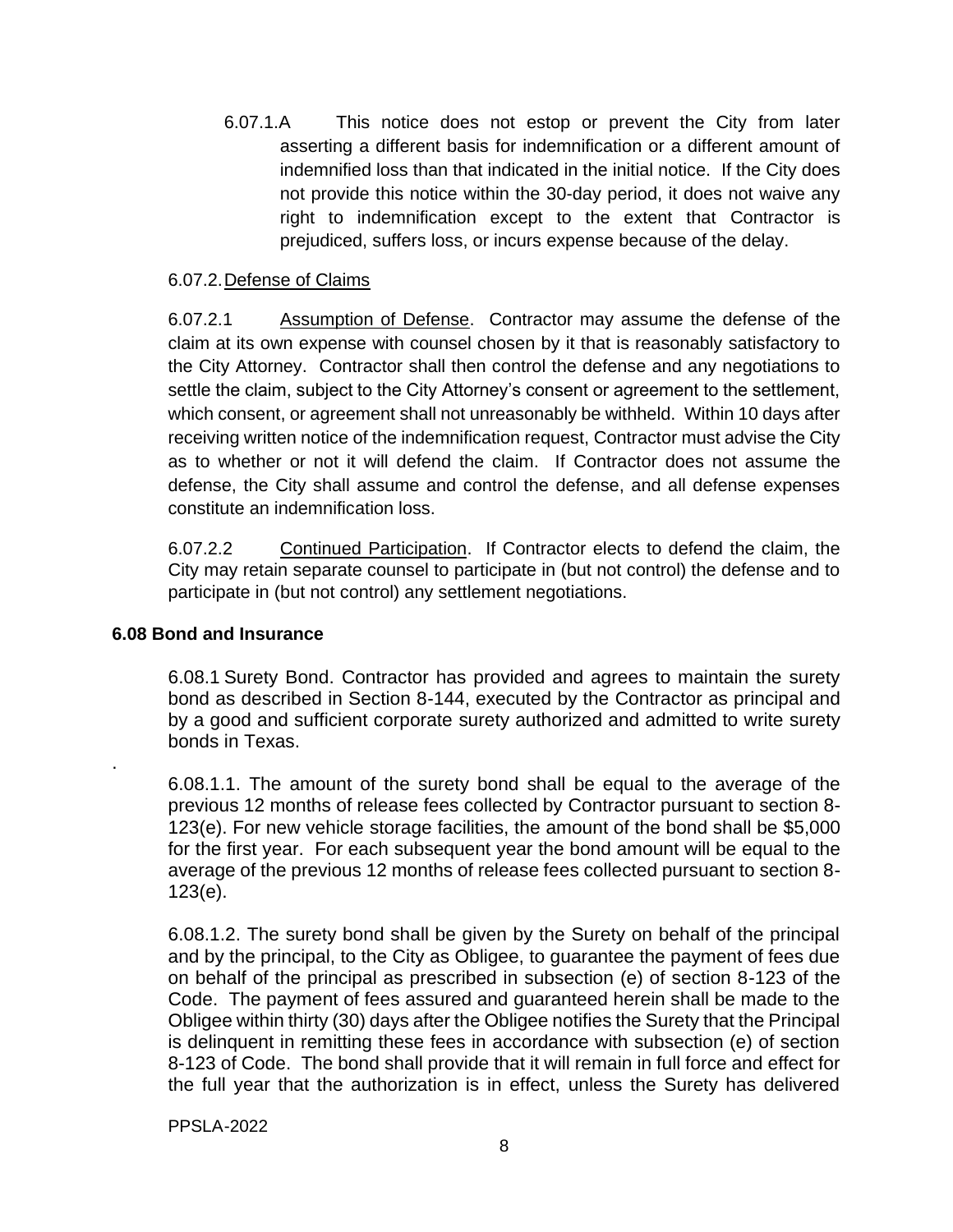notice in writing to the Auto Dealers' Detail of an intent to terminate the bond at least 30 days prior to any termination of the bond and has mailed such a notice to the vehicle storage facility Contractor at the address of the vehicle storage facility. The notice to the Auto Dealers' Detail may be delivered by personal delivery or by United States Postal Service certified mail, return receipt requested.

6.08.1.3 The bond amount shall be reviewed annually and adjusted based on the previous 12-month average of release fees paid. Proof of the bond shall be delivered to Auto Dealers Detail including any renewals.

6.08.2. Insurance. Contractor has provided and agrees to maintain satisfactory proof that Contractor has Commercial General Liability and Business Automobile Liability, or the equivalent, and Garagekeepers' Legal Liability insurance for Contractor's vehicle storage facility. Such insurance shall include coverage for comprehensive, specified perils and collision, including damages to persons or their property caused by, arising from, or growing out of the negligent, wrongful, fraudulent or illegal conduct of Contractor in the operation of the vehicle storage facility or while such property is in Contractor's care, custody, or control. Such insurance limits shall be no less than the following amounts:

6.08.2.1. \$500,000.00 if the storage lot has space to store no more than 100 motor vehicles;

6.08.2.2. \$1,000,000.00 if the storage lot has space to store more than 100 motor vehicles. If provided by separate policy or sublimit, Business Automobile Liability limits shall be no less than \$500,000.00 combined single limits.

6.08.2.3 At all times during the term of this Agreement and any extensions or renewals, Contractor shall provide and maintain insurance coverage that meets the above requirements. Prior to beginning performance under the Agreement, at any time upon the Police Chief's request, or each time coverage is renewed or updated, Contractor shall furnish to the Auto Dealers Detail current certificates of insurance, all policies, or other policy documents evidencing adequate coverage, as necessary. Contractor shall be responsible for and pay: (i) all premiums; and (ii) any claims or losses to the extent of any deductible amounts. Contractor waives any claim it may have for premiums or deductibles against the City, its officers, agents, or employees.

6.08.2.4 The form of the insurance shall be approved by the Auto Dealers Detail. Such approval (or lack thereof) shall never: (i) excuse non-compliance with the terms of this Section; or (ii) waive or estop the Police Chief from asserting the right to terminate this Agreement. The policy issuer shall: (i) have a Certificate of Authority to transact insurance business in Texas; or (ii) be an eligible nonadmitted insurer in the State of Texas and have a Best's rating of at least B+, and a Best's Financial Size Category of Class VI or better, according to the most current Best's Key Rating Guide.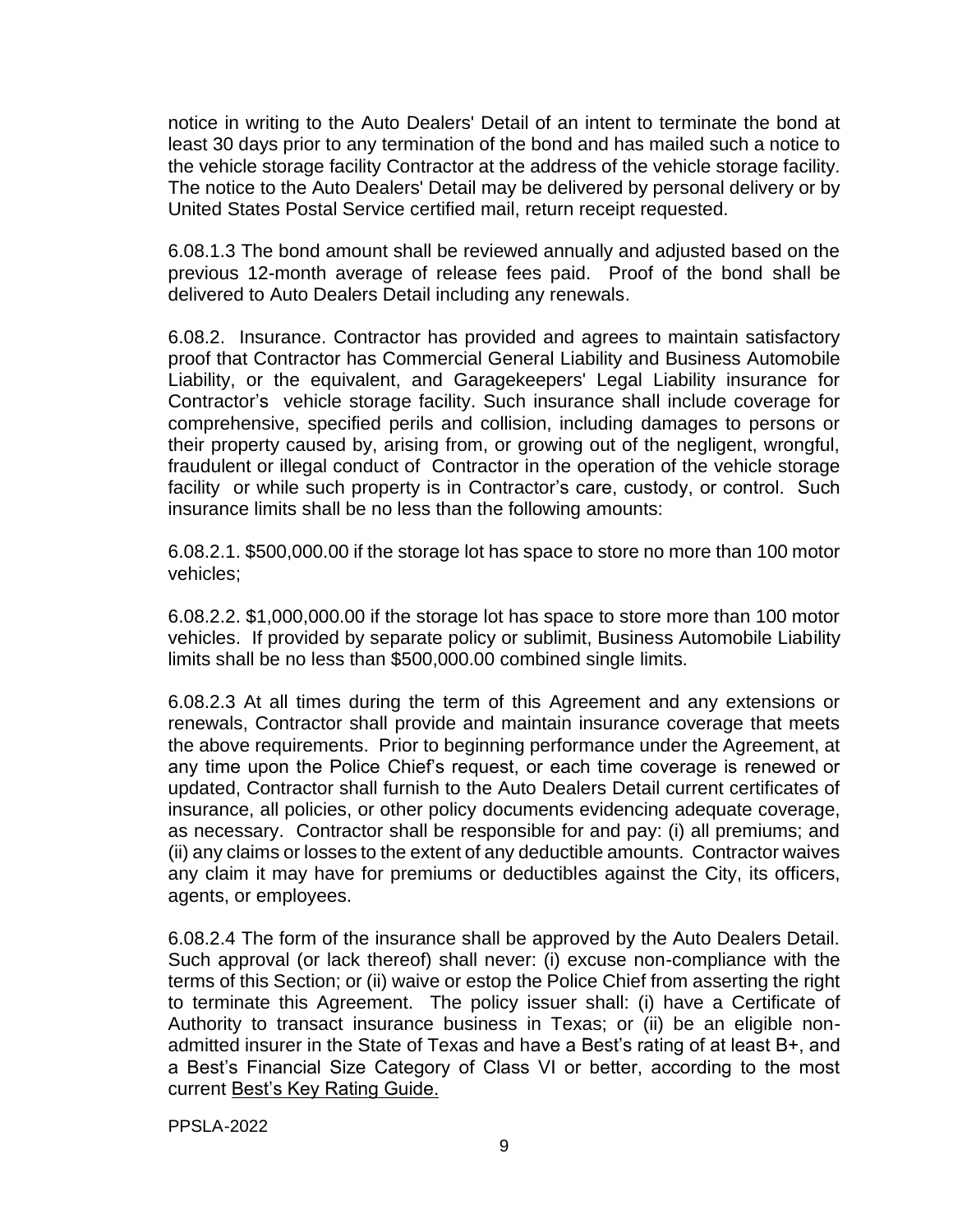6.08.2.5 Contractor shall provide notice to the Auto Dealers Detail at least 30 days prior to any cancellation or expiration of the policy.

**6.09** Contractor agrees not to employ or allow any person to continue to be employed as an agent or employee upon or in any connection with the vehicle storage facility who has been the owner or manager in any capacity of a police private storage lot for which an Agreement with the City has been terminated within the five (5) year period preceding the effective date of this agreement, unless the Police Chief gives prior approval.

**6.10** It is agreed that the Police Chief or any member of the Police Department shall have the right to inspect the vehicle storage facility and all records relating to vehicles that are or have been parked or stored thereon pursuant to this Agreement. Complete inspection of the vehicle storage facility and all records shall be conducted in accordance with the provisions of Section 8-146 . In all other circumstances, access to the vehicle storage facility and its records shall be provided within one hour of a telephone call to the number specified in Section 1.05 and said inspection shall be limited to the vehicles which are being stored on the premises and the records of those vehicles. Upon completion of the inspection, Contractor shall be given a reasonable time period in which to complete all required corrective action. Failure to complete required corrective action by the date specified by the Auto Dealers Detail shall result in the suspension of this Agreement.

**6.11** All records relating to vehicles that are or have been parked or stored pursuant to this Agreement shall be maintained by the Contractor at the vehicle storage facility for a period of two years. All records, including computer source data for those records, will be subject to inspection and copying. All records shall be kept in a manner prescribed by the Auto Dealers Detail and shall be kept in a controlled environment, free of insects, rodents, rodent excrement, and water damage.

**6.12** It is expressly understood and agreed that the telephone number listed in Section 1.05 shall be posted on a sign whose form and content shall be specified by the Auto Dealers Detail and shall be lighted and visible from the street. Lettering on the sign shall be at least six inches high. In the event the entrance to the vehicle storage facility is not visible from the street address listed in Section 1.01, the sign must direct customers to the physical entrance. The building must be clearly marked with the name of the vehicle storage facility. The number listed must be available through an internet search for the business name and street address specified in Section 1.01. Contractor further agrees to post a sign on its vehicle storage facility property visible to the public which provides notice to the owner of a police authorized towed vehicle of the (i) phone number to the vehicle storage facility after-hours; (ii) accepted methods of payment (as referred to in Section 6.22) including the name of the type of credit cards accepted by Contractor; and (iii) phone number to the Auto Dealers Detail to report any issues or complaints the vehicle's owner may have against the vehicle storage facility. This sign shall include the name of the vehicle storage facility so there is no confusion if there are other automotive-related businesses at the same location.

**6.13** It is expressly understood and agreed that in all instances involving a vehicle towed upon authority of a City police officer, the Contractor, or his employee or agent, must respond to the telephone number listed in Section 1.05. If the employee or agent is an answering service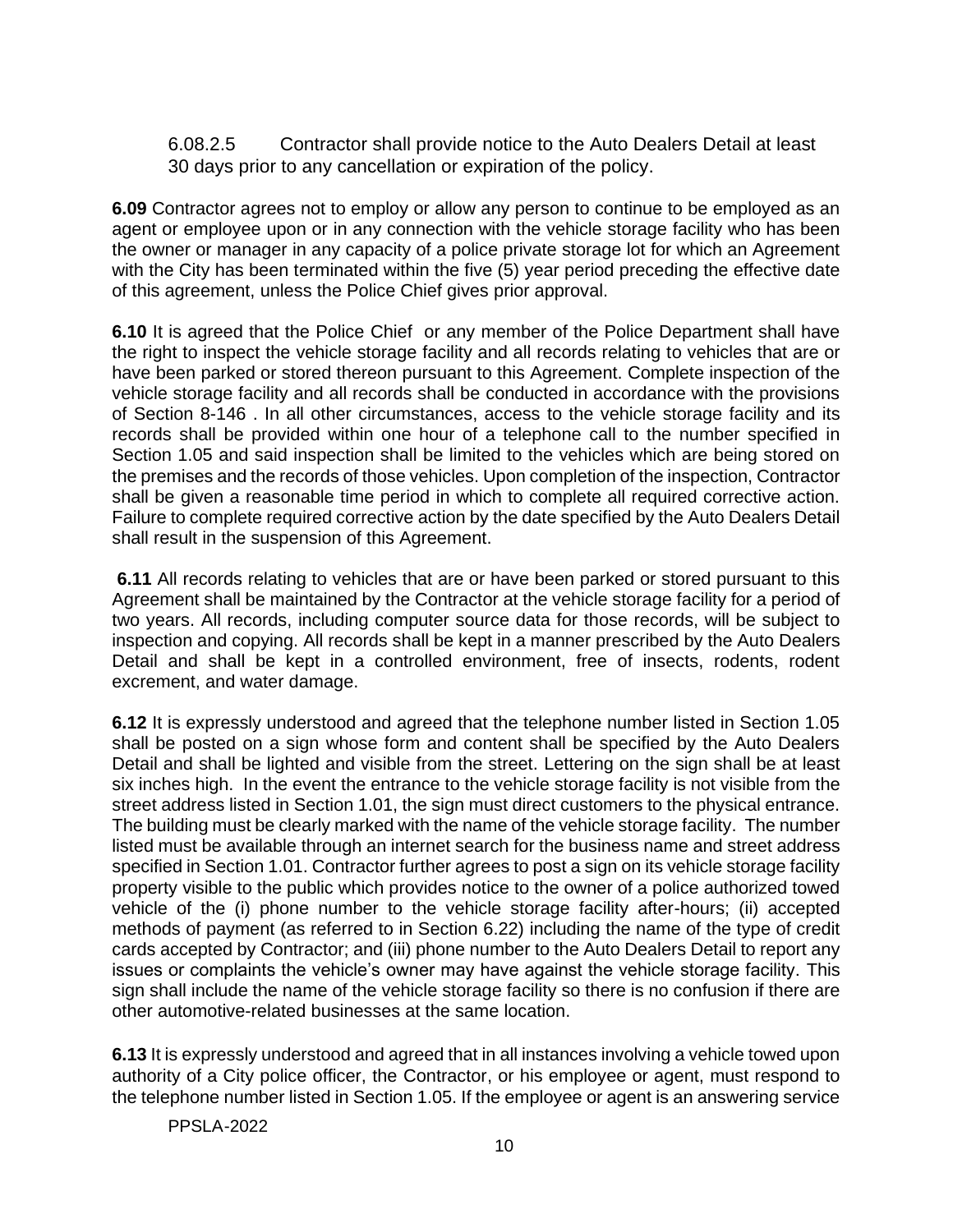or answering machine, Contractor shall be responsible for the information provided by the service or the content of the message relayed by the answering machine. An answering service must identify itself as such to the caller. Should the caller have a complaint regarding the storage of his/her vehicle, the answering service must provide the caller with the Police Department vehicle storage facility complaint telephone number of (832)394-4869 or (832)394HTOW. This same telephone number must be provided at the end on a recorded message if the Contractor uses an answering machine. An answering service or recorded message must inform the caller, vehicles will be released within one hour of their request for release with proof of ownership, and may not suggest, imply, or state that release of a vehicle is limited to certain business hours or days of the week. A police officer from the Auto Dealers Detail may pose as a citizen for the purposes of testing responses to calls for the release of a vehicle towed without the consent of the owner. All vehicles towed without the consent of the vehicle owner must be released within 1 hour, 24 hours per day. If a storage lot is not open 24 hours per day, it is expressly understood and agreed that in all instances involving a vehicle towed without the consent of the owner, Contractor, or his employee or agent, must respond to the telephone number listed in Section 1.05. If a storage lot does not have an attendant present 24 hours per day on the premises to enter stored vehicle information into TVRMS, Contractor shall require that all wrecker drivers who deliver private property tows when no attendant is present report the tow to the Police Department pursuant to Section 8- 124 of the Code of Ordinances and provide a TVRMS number with any paperwork left at the storage lot.

**6.14** Contractor agrees to provide adequate parking for customers seeking the release of their vehicles. Such parking areas shall be level and graded with an all-weather surface and adequate lighting.

**6.15** It is expressly understood and agreed that any vehicle towed at the direction of the police officer shall be delivered as specified in the wrecker slip issued under Section 8-116(a) and (b) and 8.117 of the Code of Ordinances, Houston, Texas, to the vehicle storage facility specified on the police tow ticket without delay and may not be redirected except as authorized in Section 8-116(b) of the Code of Ordinances, Houston, Texas. In the event the address on the police tow ticket is the address of a vehicle storage facility and an automotive repair facility the vehicle shall be delivered to the vehicle storage facility located at the address.

**6.16** It is expressly understood and agreed that in accordance with Section 8-184 of the Code of Ordinances, Houston, Texas, and the provisions of Section 2303.155 (b)-(d) of the Texas Occupations Code that no fees other than or in excess of those provided by ordinance or state law regulating non-consent storage may be charged for any vehicle towed or delivered to the vehicle storage facility without the consent of the vehicle owner or from a police scene.

**6.17** It is expressly understood and agreed that any vehicle delivered to the vehicle storage facility without the consent of the vehicle owner and subsequently deemed abandoned as defined in Chapter 683 of the Texas Transportation Code, shall be disposed of under the provisions of that chapter. A vehicle reported by Contractor as abandoned to the Police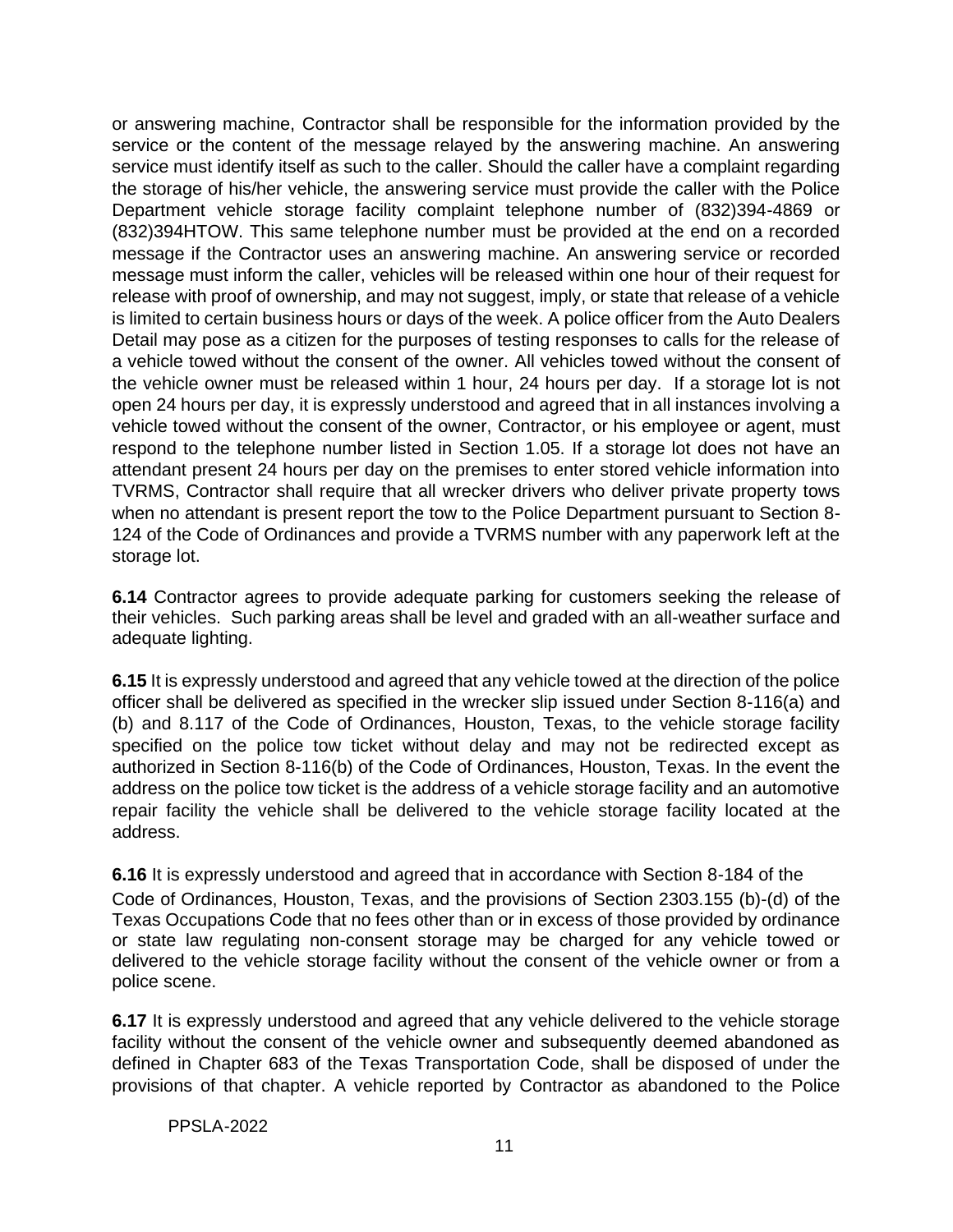Department must, if not reclaimed within thirty (30) days following this notice, be reported to the Police Department on an auction list. Failure to list the vehicle for auction shall limit storage fees to a maximum of forty-five (45) days whether the vehicle is later released to the vehicle owner or auctioned. .

**6.18** Contractor acknowledges and understands that the City shall not be obligated to pay any fees for the purpose of this Agreement. The only consideration Contractor shall receive are the fees it collects from the vehicle owners.

**6.19** It is expressly understood and agreed that any vehicle delivered to the vehicle storage facility without the consent of the vehicle owner shall be treated as a non-consent tow until actual release from the vehicle storage facility to the vehicle owner.

**6.20** It is expressly understood and agreed that if the vehicle storage facility identified in 1.01 closes as a business or will no longer operate as a vehicle storage facility, Contractor shall consult with and seek approval from the Auto Dealers Detail in order to make arrangements with another approved Police Private Storage Lot to transfer all remaining police tows to the other Police Private Storage Lot. Contractor agrees and understands that the transfer will take place at the Contractor's expense. Furthermore, it is expressly agreed and understood that if Contractor does not effect the transfer of police towed vehicles to another approved Police Private Storage Lot, Contractor agrees and understands that the Auto Dealers Detail may enter the property of the vehicle storage facility and take possession of all police tows remaining on the vehicle storage facility. It is expressly agreed and understood that the City shall not be liable to Contractor for damages to a lock mechanism if it is necessary to damage such lock mechanism while entering the vehicle storage facility.

**6.21** Contractor agrees that the vehicle storage facility will maintain a computerized inventory system approved by the Police Chief. The computerized inventory will conform to commonly accepted industry standards. An inspection of the inventory system may be conducted in accordance with 6.10 of the Agreement. Contractor further agrees and is mandated to participate in the Towed Vehicle Reporting Management System (TVRMS) , or any other record management system mandated by the Police Department, which provides the general public, Police Department personnel and vehicle storage facility Contractors access to information pertaining to vehicles stored as a result of non-consent tows. Contractor shall ensure that all information from each stored vehicle is entered fully into TVRMS pursuant to Section 8-146 of the Code of Ordinances, regardless of the origin of the tow.

**6.22** Contractor agrees to maintain the ability to accept and process the following forms of payment: cash, electronic checks, debit cards, and credit cards. Contractor agrees to maintain the ability to accept at least two of the following major credit card issuers: VISA, MasterCard, American Express, and Discover Card. Any interruption of the storage lot's ability to process credit card transactions that lasts longer than two hours must be reported to the Auto Dealers Detail immediately. Verifiable proof of such an interruption shall be provided to Auto Dealers upon request. All credit or debit transactions will reflect the storage lot's name as payee. A cash dispensing machine cannot be utilized in lieu of the foregoing requirement. Contractor shall accept payment at the same physical location as the vehicle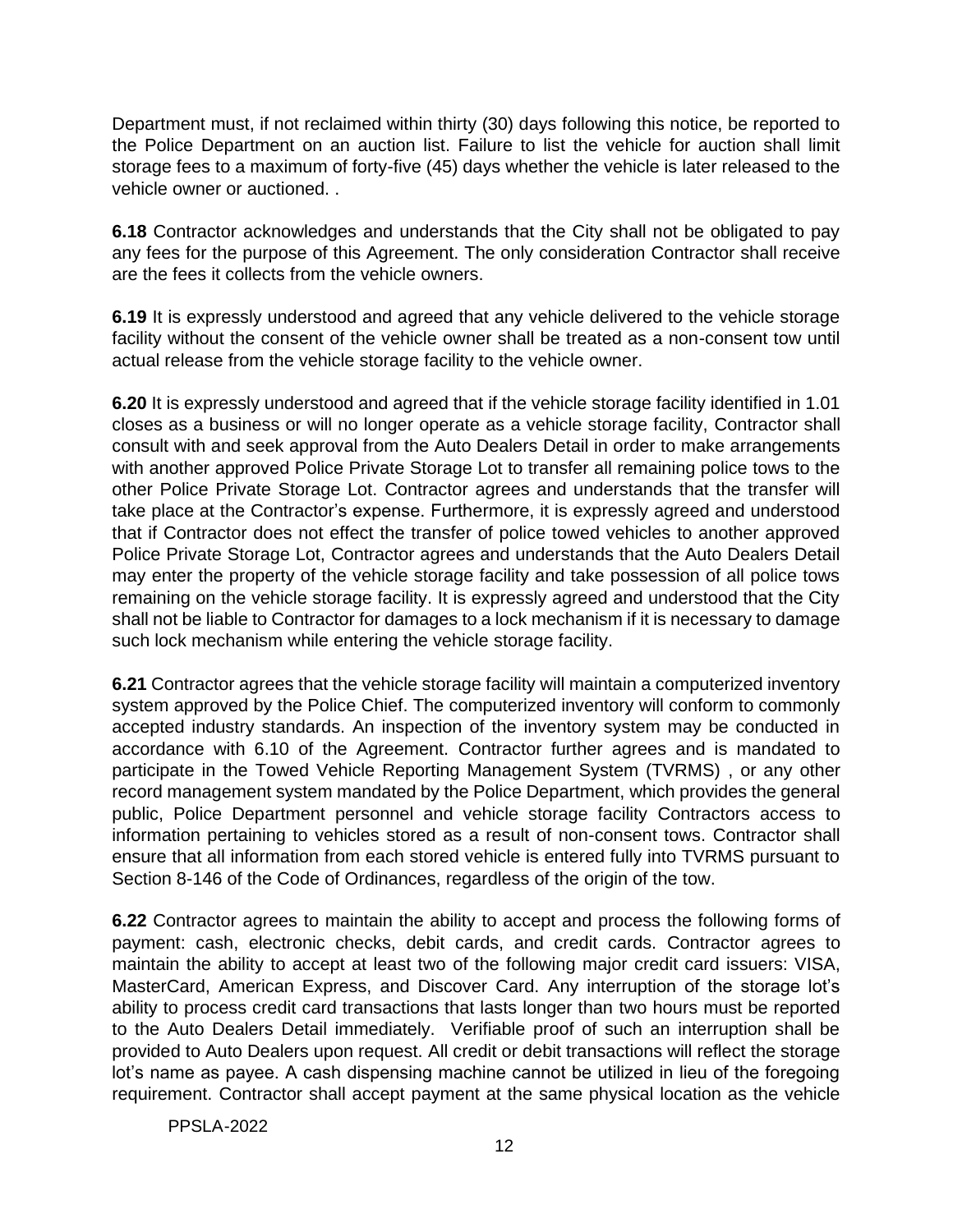storage facility. Contractor shall keep enough cash on hand to make change for customers and shall not refuse to make change for customers. In the event the storage lot loses the ability to process credit cards or make change for customers, no further storage charges shall accrue until the problem is corrected. At the time of application and upon renewal, Contractor must provide satisfactory proof of a merchant credit card account or the ability to process credit cards.

**6.23** It is expressly agreed and understood that before a vehicle storage facility accepts a vehicle from a wrecker driver, Contractor or an agent must verify that the wrecker driver delivering the vehicle is in possession of a valid City of Houston wrecker license and that the wrecker has a valid City of Houston wrecker medallion. The preceding clause applies only to tows that originate in the City of Houston. Failure on the part of Contractor or Contractor's agent to verify that the wrecker driver has a valid City of Houston wrecker license and that the wrecker has a valid medallion shall result in no more than five days of storage fees being awarded. The wrecker driver's City wrecker license number and the wrecker's medallion number shall be accurately entered into TVRMS. The entity authorizing the tow (e.g. property owner or law enforcement agency) shall be accurately entered into TVRMS.

**6.24** Contractor agrees to comply with the Federal Reporting Requirements stipulated in the National Motor Vehicle Title Information System issued by the Department of Justice, wherein Contractor must report all junk and salvage vehicles that it purchases from a private party, takes possession of in lieu of towing or storage cost or sells at auction.

**6.25** Contractor acknowledges that all vehicles shall be inspected for a public VIN plate. Under no circumstances shall a vehicle storage facility accept a vehicle that has a missing, obliterated, altered, or damaged public VIN plate, regardless of the origin of the tow. As soon as Contractor or an agent discovers such a vehicle, Contractor shall call the Police Department dispatch to have an officer remove the vehicle pursuant to Police Department policy, unless a Police Department Auto Theft Division officer or supervisor authorizes the vehicle to be stored in the vehicle storage facility. Failure to notify the Police Department shall result in forfeiture of storage charges. If the vehicle is towed by a law enforcement agency other than the Police Department, Contractor shall notify the Auto Dealers on-call officer immediately.

If Contractor is notified that a vehicle is reported stolen, Contractor shall immediately notify the Police Department so the vehicle may be recovered. Failure to notify the Police Department shall result in forfeiture of storage charges beginning on the date Contractor was notified the vehicle was stolen. Reporting stolen vehicles via TVRMS is acceptable.

**6.26** Any window at which an employee accepts payment, processes paperwork, or otherwise deals with the public shall be transparent and free of tint or any obstruction that prevents the customer from clearly seeing the employee. This includes windows at a height that prevents the customer from seeing the employee.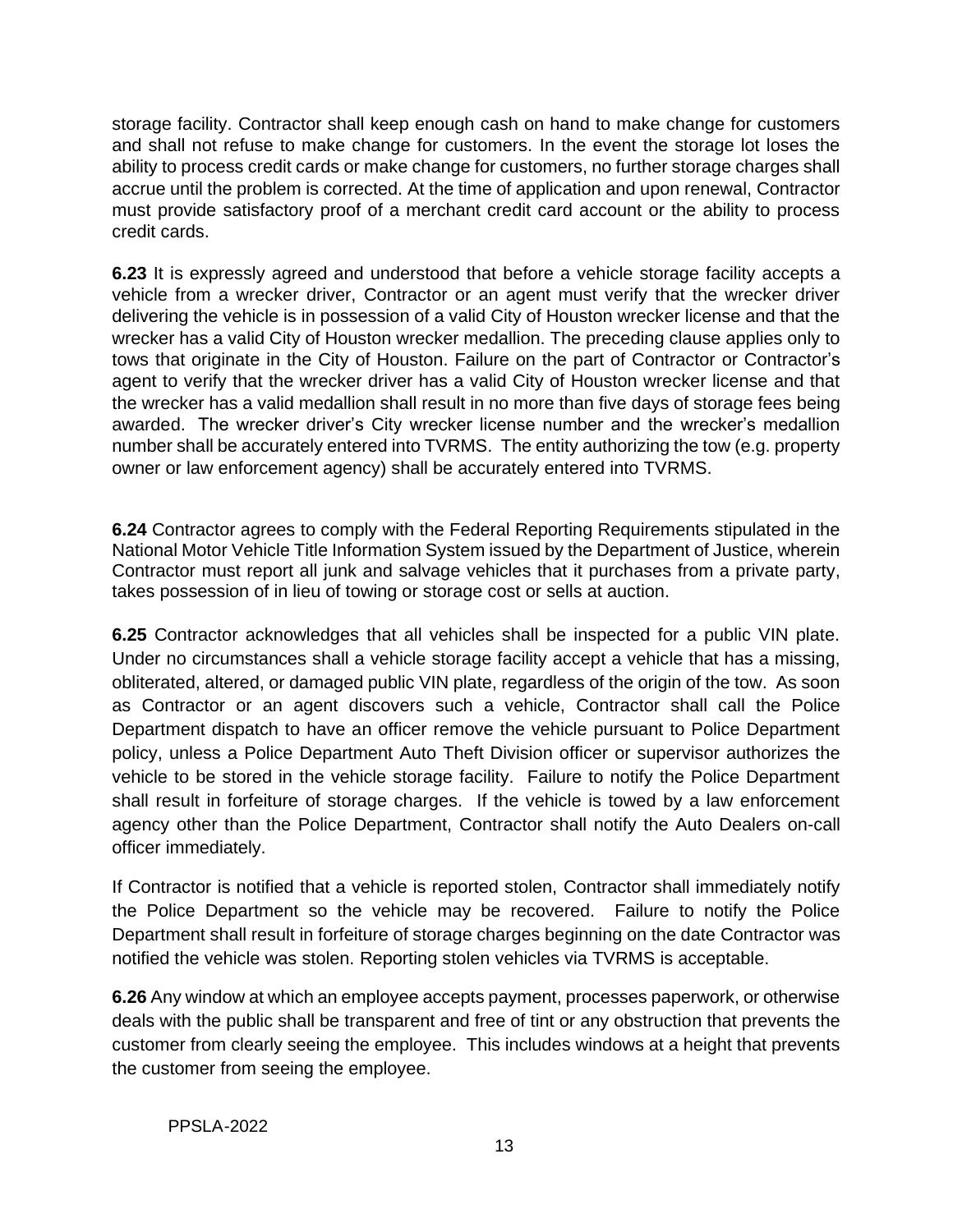**6.27** Contractor agrees that if the vehicle storage facility accepts a vehicle towed to the storage lot with the consent of the owner or stored with the consent of the owner shall under no circumstances be auctioned by Auto Dealers Detail. Any attempt to circumvent this by changing the nature of the tow or the storage to nonconsent will result in the termination of this Agreement.

**6.28** Contractor agrees and acknowledges that the City Storage lot vehicle release City Administrative Fee ("Release Fee") as set forth in Section 8-123(e) of the Code of Ordinances shall be collected on behalf of the City and shall not be used in any way by Contractor. The Release Fees shall be collected and remitted to the Police Department in a manner approved by the Police Chief on the 15<sup>th</sup> day of the month following collection. Failure to remit the Release Fee by the last day of the following month shall result in the suspension of storage lot operations until such time as the arrearage is paid to City. If payment is not received by the last day of the second month, this Agreement shall terminate. In addition, any other Agreements held by Contractor may be terminated and any business licenses issued under Chapter 8 of the Code of Ordinances may be revoked. Contractor will be notified of any change in the method of remittance of the Release Fee, including electronic remittance.

**6.29** Contractor shall remove all license plates (including temporary paper tags) for each vehicle set for auction. Contractor shall give these plates to the officer conducting the auction on the day of the auction.

**6.30** Contractor agrees that in his or her absence, a person capable of conducting an auction shall be available to participate in regularly scheduled auctions with no disruption. In the event a previously scheduled auction must be cancelled by Contractor or Contractor advises that no one is available to participate in an auction, no further storage charges will accrue from the date of such notification.

**6.31** Contractor agrees to arrange vehicles for auction in an orderly and safe manner that allows for unhindered movement between and inspection of the vehicles by employees, law enforcement officers, or bidders. Failure to comply will result in the postponement of the auction and suspension of storage fees until the situation has been rectified. Auto Dealers Detail shall establish the number of auctions to be held and the day and time the auctions will be conducted and shall give at least five (5) days' notice of an auction. Contractor shall provide fair and equal access to all bidders and shall not act with bias or prejudice against any bidder.

**6.32** Contractor shall work cooperatively with a vehicle owner who claims their vehicle has been damaged as a result of the storage. Upon request, Contractor shall provide the name, address, and telephone number of the insurance company that is providing required liability insurance coverage to the facility without delay, in addition to the facility's insurance policy or certificate number for purposes of filing a claim for loss or damage of property. The insurance information shall be the same as that on file with the Auto Dealers Detail.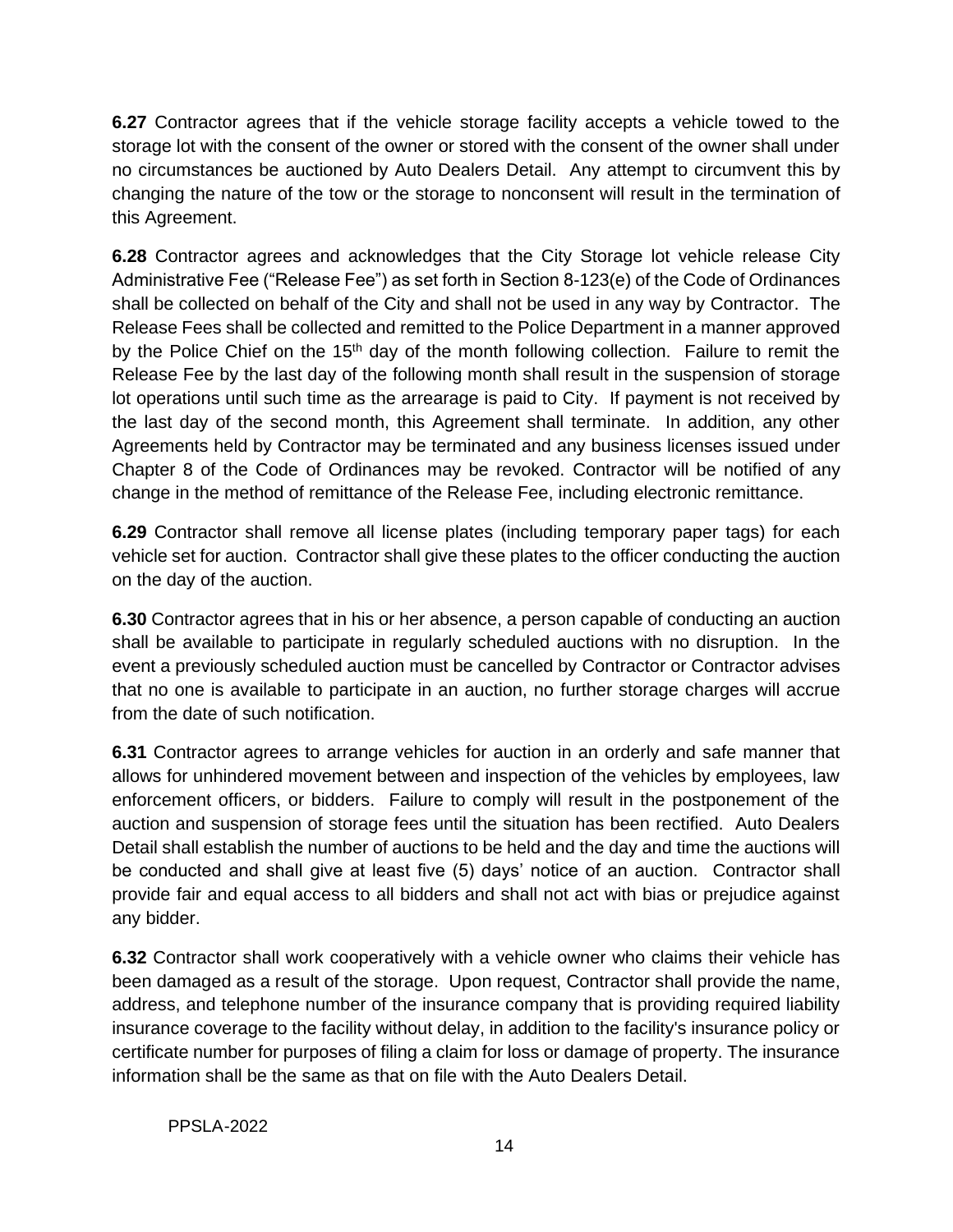**6.33** Contractor shall ensure that no photos or videos of vehicles towed from police scenes are posted to social media or broadcast without the consent of the vehicle owner involved and the Auto Dealers Detail.

**6.34** Contractor agrees not to have any final unpaid civil judgments (including those issued by the State of Texas) related to Contractor's vehicle storage facility business or any vehicle storage facility business previously owned by Contractor. Contractor agrees to notify Auto Dealers Detail if any administrative, civil, or criminal action is initiated or pending against Contractor.

**6.35** Any reports or fees required to be submitted to the Auto Dealers Detail shall be in a format and manner and on due dates to be determined by the Auto Dealers Detail. Contractor shall be given notice of any change in format or due date. VINs included on any reports to the Police Department must be verified prior to submission. Any delay in auctions because of erroneous VIN entry will result in no storage charges being allowed.

On the list of vehicles reported abandoned to the Auto Dealers Detail, Contractor shall include the date the notification letter was mailed for each correspondence sent for each abandoned vehicle.

**6.36** Contractor agrees to immediately notify the Auto Dealers Detail if a licensed employee is arrested for, charged with, indicted for, or convicted of an offense listed in Section 1- 10(a)(1) of the Code of Ordinances.

**6.37** Contractor agrees that each person licensed to release vehicles to the public shall be able to read and speak the English language sufficiently to communicate effectively with citizens, wrecker drivers, and law enforcement personnel.

**6.38** It is Contractor's responsibility to ensure that all personnel required to be licensed by the State of Texas and the City of Houston are in possession of valid licenses. Each Cityissued license must reflect the current employer.

**6.39** Contractor shall accept all types of vehicles, including but not limited to trailers, boats, and burned vehicles, and shall reimburse wrecker drivers or tow companies the City tow rate for delivering such vehicles.

**6.40** After this agreement is executed, Contractor shall meet with the Auto Dealers Detail personnel to discuss the terms of the Agreement and the obligations contained therein.

# [INTENTIONALLY LEFT BLANK]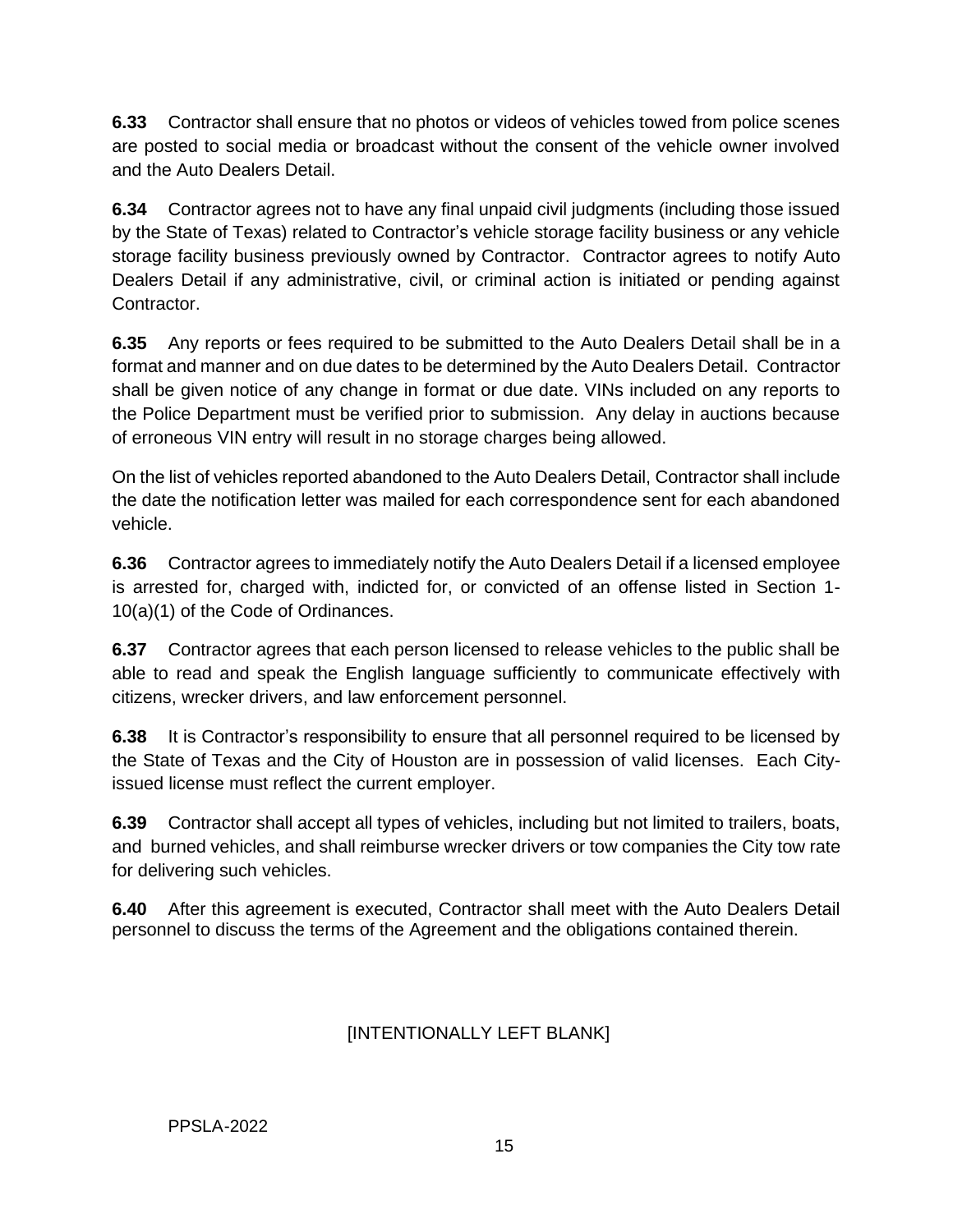**SIGNATURES** The Contractor and City ("Party or Parties") have executed this Agreement in multiple copies, each of which is an original. Each person signing this Agreement represents and warrants that he or she is duly authorized and has legal capacity to execute and deliver this Agreement. Each Party represents and warrants to the other that the execution and delivery of this Agreement and the performance of such Party's obligations hereunder have been duly authorized and that the Agreement is a valid and legal agreement binding on such Party and enforceable in accordance with its terms. The Parties hereby agree that each Party may sign and deliver this Agreement electronically or by electronic means and that an electronic transmittal of a signature, including but not limited to, a scanned signature page, will be as good, binding, and effective as an original signature.

| <b>CONTRACTOR</b>                 | <b>ATTEST</b> (if a corporation) |
|-----------------------------------|----------------------------------|
| (Title)<br><b>CITY OF HOUSTON</b> | By:<br>Corporate Secretary       |
| <b>COUNTERSIGNED</b>              | Troy Finner, Police chief        |
|                                   | Chris Brown, City Controller     |
| <b>DATE OF COUNTERSIGNATURE:</b>  |                                  |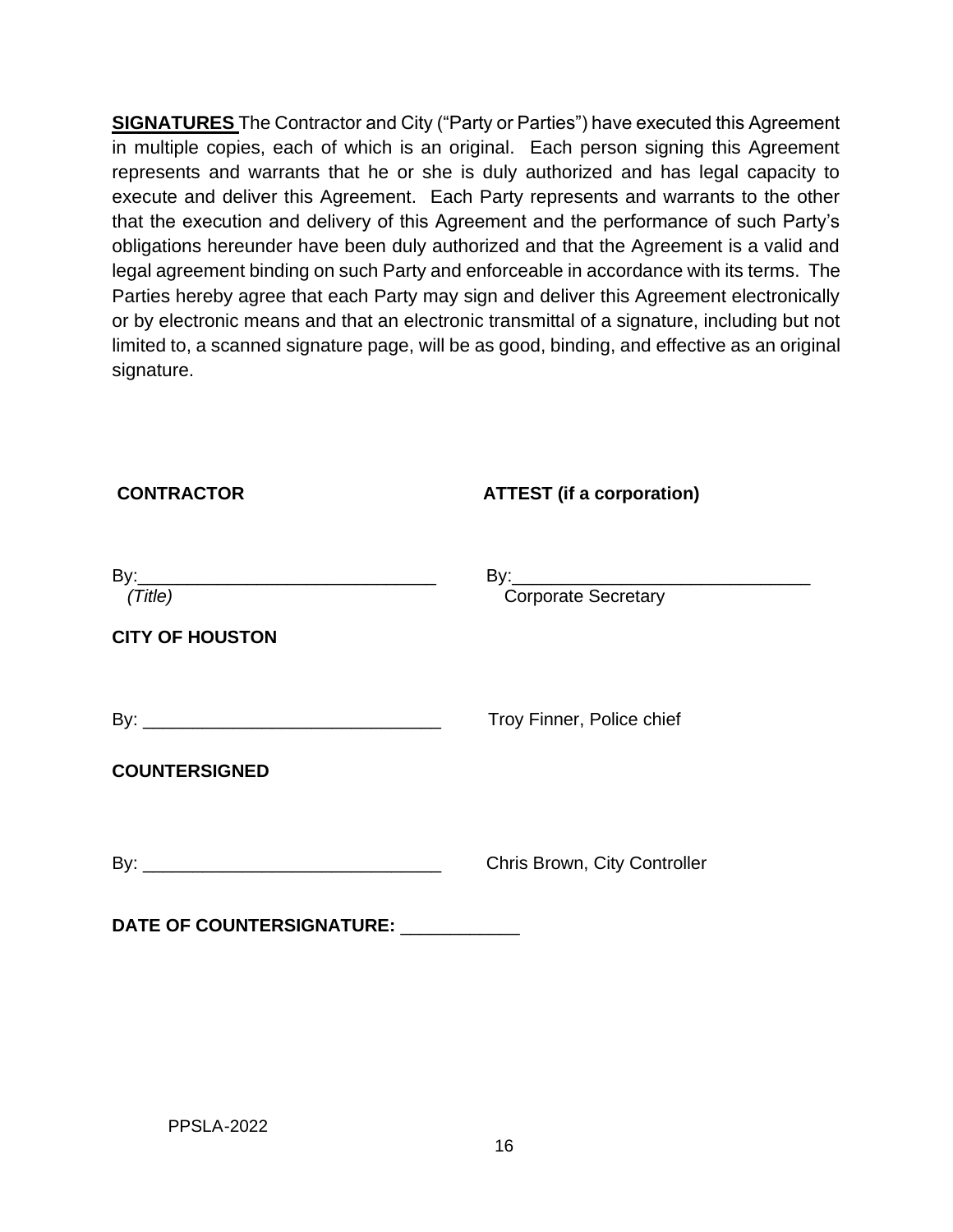# **POLICE PRIVATE STORAGE LOT AGREEMENT (PPSLA)**





The Auto Dealers Detail has compiled this checklist to assist any persons or business entities wishing to complete and submit the PPSLA to the City of Houston. The following are merely guidelines to assist you in having your contract reviewed and approved in an efficient and timely manner.

- Understand that this is a contract between you and the City of Houston and, as such, we expect it to be completed accurately and thoroughly before submitting it to the Auto Dealers Detail for review. In addition, all the required documentation must be of good quality.
- Make sure that the business name is consistent throughout the contract and the same name appears on all your attached documents, including insurance documents.
- If any document has as expiration date within 30 days of the contract submittal date, you will need to have that document updated because this contract will take approximately four (4) weeks to be evaluated and approved by the various city departments.
- Only one (1) copy of the Agreement should be filled out and executed and include all necessary supporting documents.
- All PPSLA applicants must submit to a background check per the City of Houston Code of Ordinance, Section 1-10 (b) (1).

# **Exhibit A**

Include a copy of the company's Texas Department of Licensing and Regulation (TDLR) vehicle storage facility (VSF) license, as well as a printout from the TDLR website which reflects that the VSF is in good standing.

# **Exhibit B**

Attach the evidence of the ownership of the vehicle storage facility as required by Section 1.03 of the PPSLA agreement. If the "operator" is a proprietorship, a true copy of an assumed name certificate must be submitted. Any partnership agreement submitted as evidence of ownership, must disclose the names of all general or limited partners. The Articles of Incorporation and certificate from the corporate secretary must identify all persons owning ten percent or more of the outstanding stock. Additionally, it must be verifiable through the Secretary of the State, and corporations must be in good standing. A limited liability company must submit a copy of the membership agreement.

- A Proprietorship
- A Limited Partnership
- A Limited Liability Company (LLC)
- A Partnership
- A Corporation
- A Limited Liability Partnership
- Assumed Name Certificate (DBA)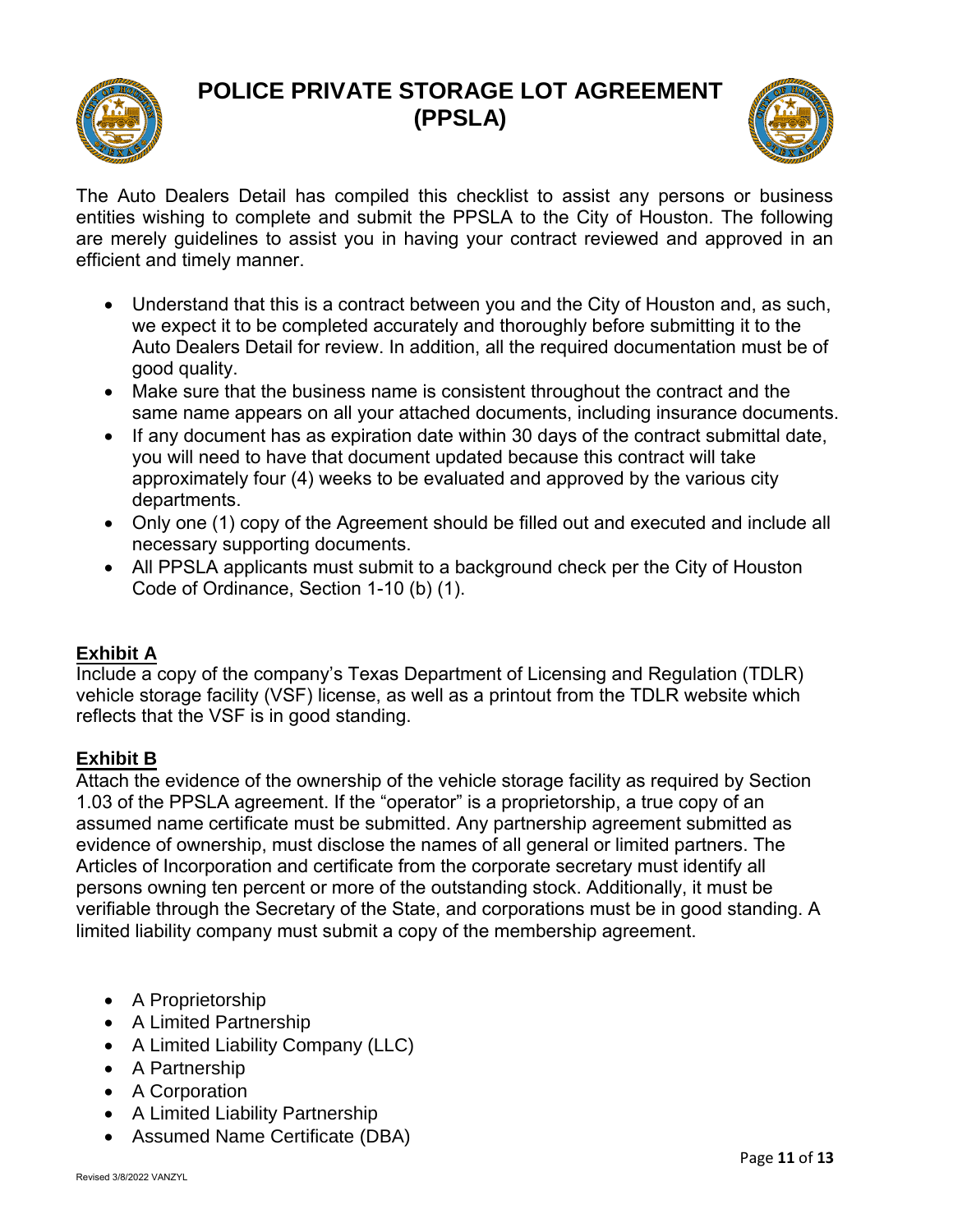

# **POLICE PRIVATE STORAGE LOT AGREEMENT (PPSLA)**



# **Exhibit C**

Include a copy of the right of possession and control of the vehicle facility premises. Additionally, you need to include a copy of a legal or official survey which reflects the boundary of operations and the surrounding fence. The fencing shall comply with the applicable standards of the City of Houston Code of Ordinances, Section 28-34. The survey illustration must specifically identify the actual square footage that will dedicated solely for the storage of motor vehicles; the driveway(s) that will be used for vehicular ingress or egress to the business operation area; and a 300-foot measurement from the property line or from the boundary of operations if the vehicle storage facility is going to operate within 300 feet of an existing church, school, or residence.

# **Exhibit D**

Include a copy of the proof of Surety Bond as required by Section 6.08 of the Agreement and outlined in Section 8-144 of the Code of Ordinances, City of Houston.

The mount of the bond shall be the average of the previous twelve (12) months of release fees paid to the City of Houston, recalculated annually. For new lots, the amount of the bond shall be \$5000 for the first twelve (12) months and will be recalculated after the first year.

Include a copy of the garagekeepers' legal liability insurance for injury to or destruction of property of others. In addition, the insurance policy shall have a deductible of more than the amount of the bond posted or the account assigned to the city by the authorization holder.

- \$500,000 for lots that can hold 100 vehicles or fewer
- \$1,000,000 for lots that can hold more than 100 vehicles

# **Exhibit E**

Include the photographs required by Section 1.06 of the Agreement and a photograph of the window where customers pay for the release of their vehicles that shows compliance with Section 6.26.

# **Exhibit F**

Include a copy of the current Sales Tax Permit for the Vehicle Storage Facility.

# **Exhibit G**

Include a copy of the Certificate of Occupancy for the Vehicle Storage Facility.

Operator must provide a printout of an internet search showing the exact name, address, and phone number of the storage lot. The phone number must match the number listed in Section 1.05 of the Agreement.

Operator must submit a letter stating which two major credit cards will be accepted and provide proof that a merchant or credit card processing services account has been established.